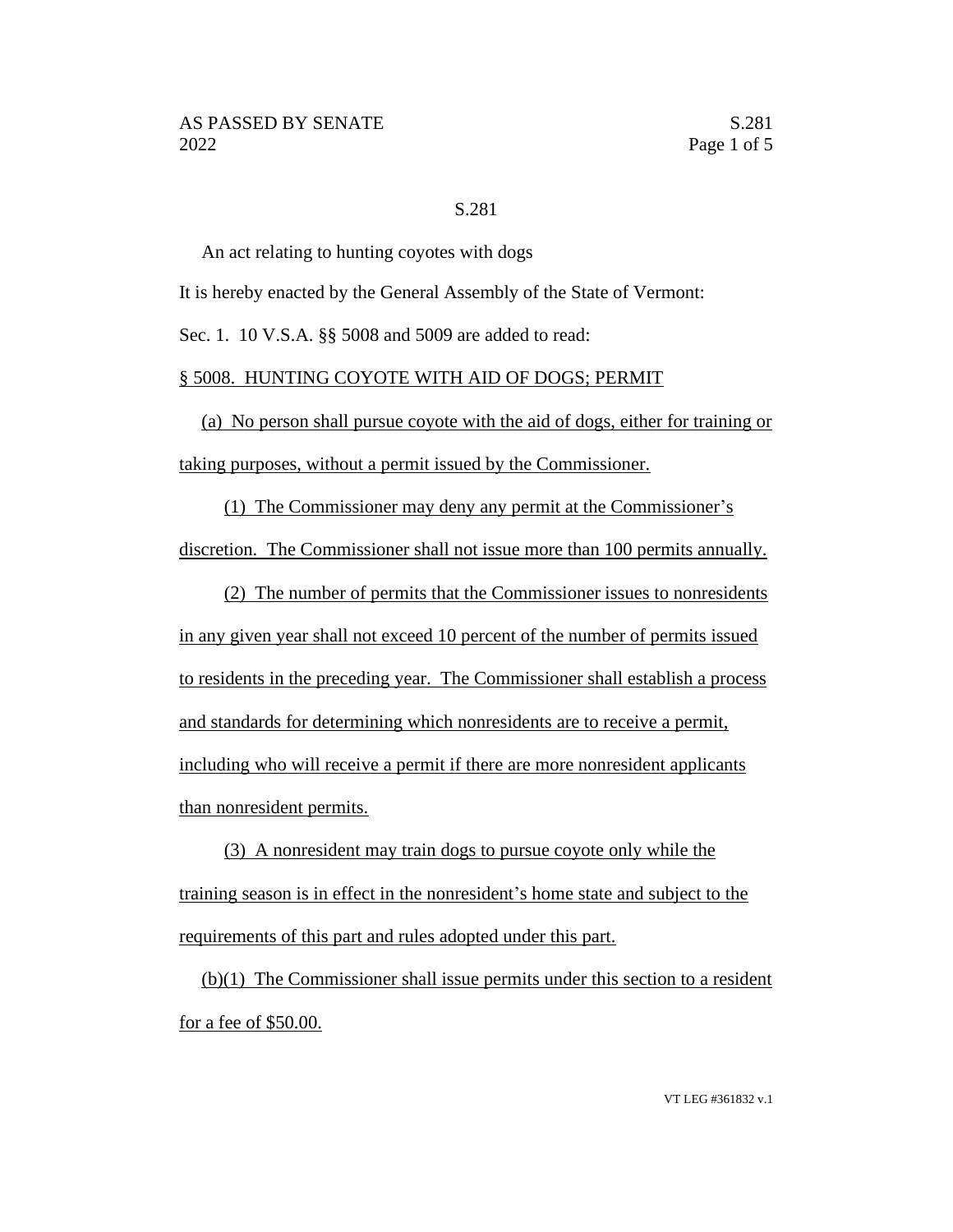(2) The application fee for a nonresident permit issued under this section shall be \$10.00, and the fee for a nonresident permit issued under this section shall be \$200.00 for a successful applicant.

## § 5009. PURSUING COYOTE WITH AID OF DOGS; LANDOWNER PERMISSION

(a) A person shall not release a dog onto land posted in accordance with section 5201 of this title for the purpose of pursuing coyote with the aid of dogs unless the dog owner or handler of the hunting dog has obtained a courtesy permission card from the landowner or landowner's agent allowing the pursuit of coyote with the aid of dogs on the land.

(b) A person shall not release onto land a dog for the purpose of pursuing coyote with the aid of dogs if in the previous 365 days a dog had been previously found on the land, and the dog owner, a handler of the dog, or a person participating in the hunt has been personally informed by law enforcement that hunting dogs are not permitted on the property.

 $(c)(1)$  For a first offense, a person who violates this section shall have committed a minor fish and wildlife violation and shall be assessed a five-point violation under subdivision 4502(b)(1) of this title.

(2) For a second or subsequent violation of this section, a person shall be assessed a 10-point violation under subdivision 4502(b)(2) of this title and shall be fined under section 4515 of this title.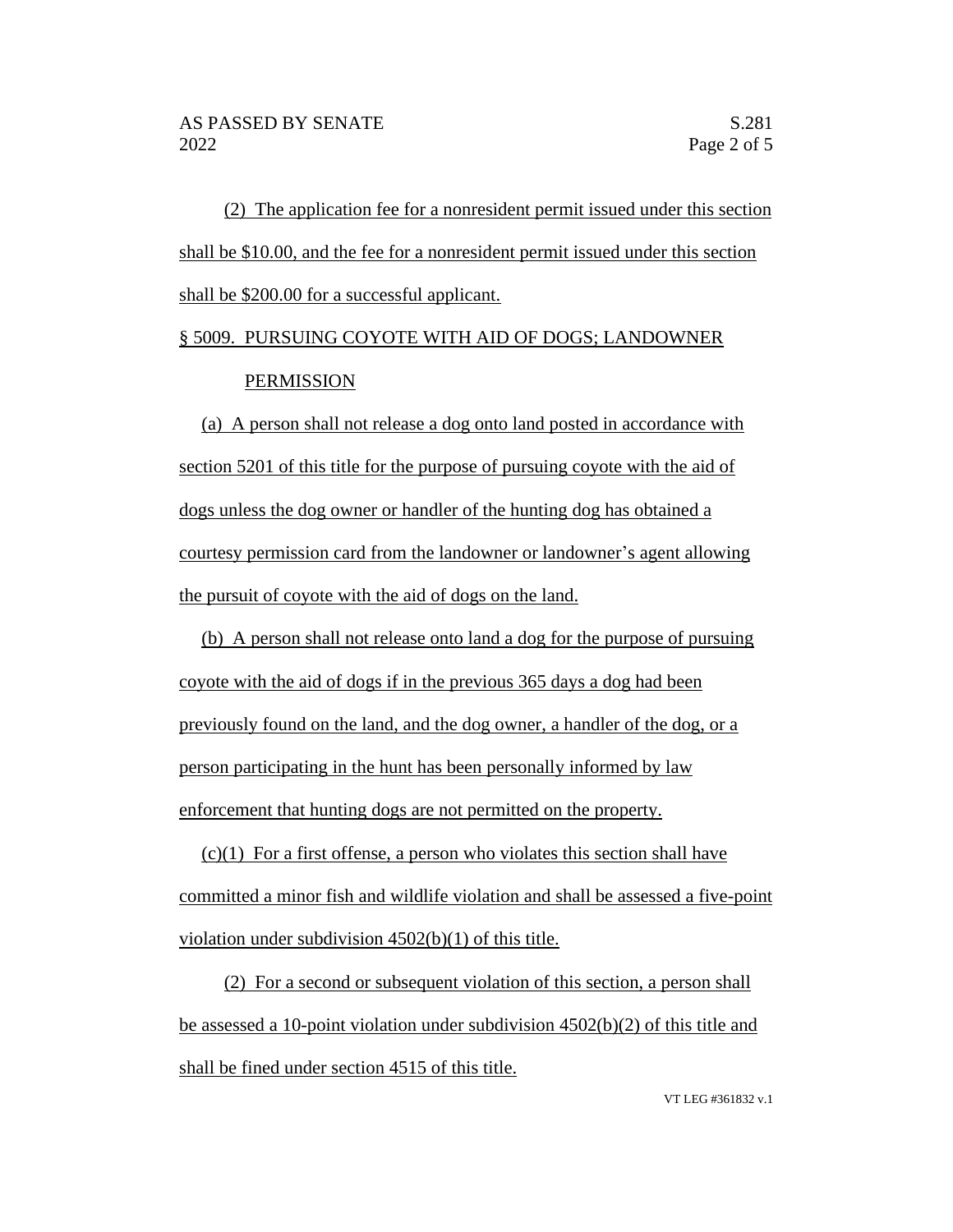## Sec. 2. MORATORIUM ON HUNTING COYOTE WITH AID OF DOGS

(a) A person shall not pursue coyote with the aid of dogs, either for the training of dogs or for the taking of coyote, except that a person may pursue coyote with the aid of dogs in defense of a person or property if the person pursuing coyote with the aid of dogs:

(1) is the landowner; or

(2) has obtained a courtesy permission card from the landowner or landowner's agent allowing the release of a dog onto the land for the purpose of pursuing coyote with the aid of dogs.

(b) This section shall be repealed on the effective date of the Fish and Wildlife Board rules required by Sec. 3 of this act.

Sec. 3. FISH AND WILDLIFE BOARD RULES; PURSUING COYOTE WITH THE AID OF DOGS

(a) The General Assembly through the rules required under this section intends to reduce conflicts between landowners and persons pursuing coyote with the aid of dogs by reducing the frequency that dogs or persons pursuing coyote enter onto land that is posted against hunting or land where pursuit of coyote with dogs is not authorized. In addition, the General Assembly intends that the rules required under this section support the humane taking of coyote, the management of the population in concert with sound ecological principles, and the development of reasonable and effective means of control.

VT LEG #361832 v.1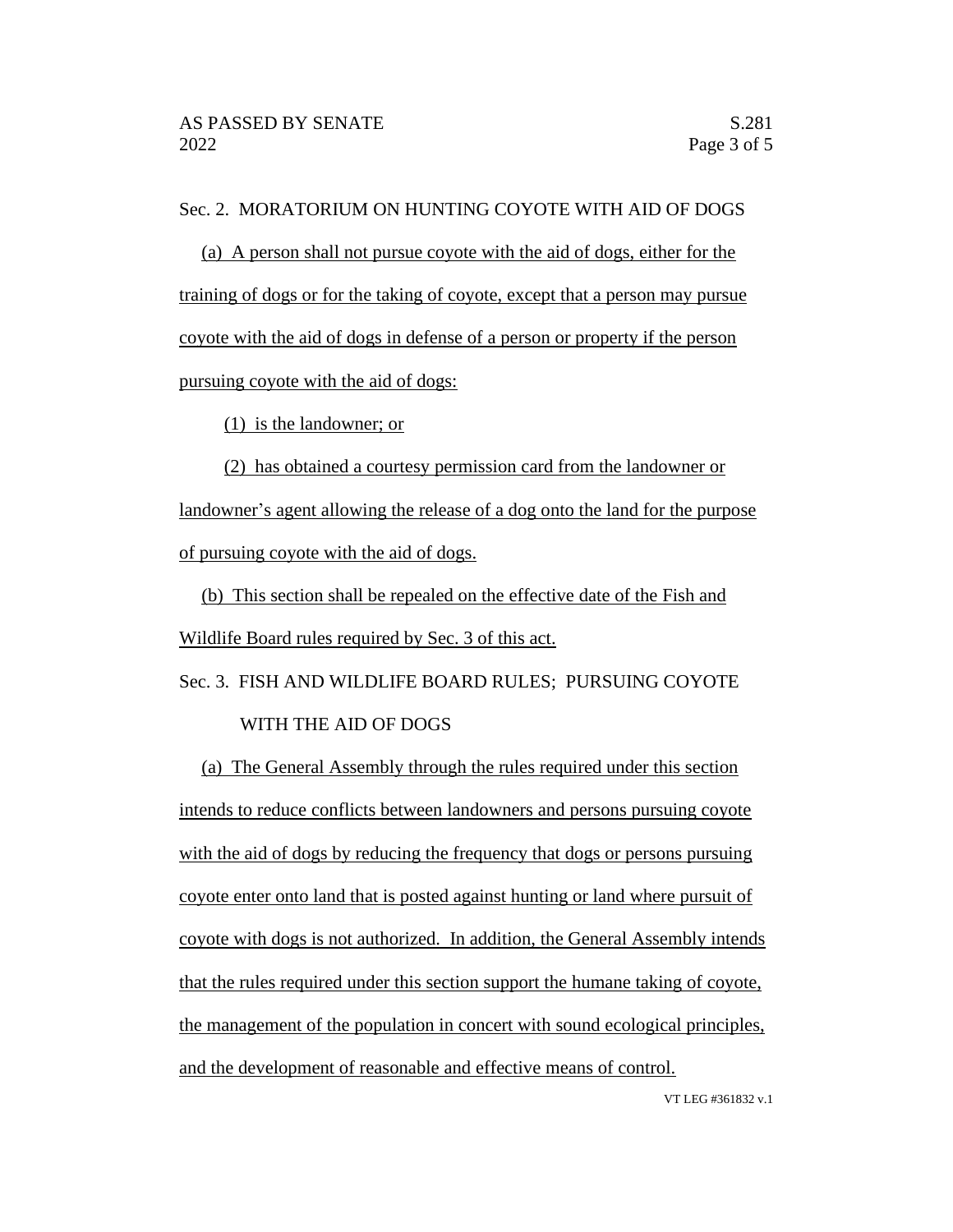(b) The Fish and Wildlife Board shall adopt a rule regarding the pursuit of coyote with the aid of dogs, either for the training of dogs or for the taking of coyote. The rule shall include at least the following provisions:

(1) a limit on the number of dogs that may be used to pursue coyote;

(2) a prohibition on the substitution of any new dog for another dog

during pursuit of a coyote;

(3) the legal method of taking coyote pursued with the aid of dogs, such as rifle, muzzle loader, crossbow, or bow and arrow;

(4) a definition of control to minimize the likelihood that dogs pursuing coyote enter onto land that is posted against hunting or onto land where pursuit of coyote with dogs is not authorized;

(5) provisions to encourage persons pursuing coyote with the aid of dogs to seek landowner permission before entering or releasing dogs onto land that is not posted in accordance with 10 V.S.A. § 5201; and

(6) required reporting of every coyote killed during pursuit with the aid of dogs.

(c) The Board shall consider whether to include within the rule required by this section provisions related to seasonal restrictions and baiting.

Sec. 4. EFFECTIVE DATES

(a) This section and Sec. 3 (Fish and Wildlife Board rules) shall take effect on passage.